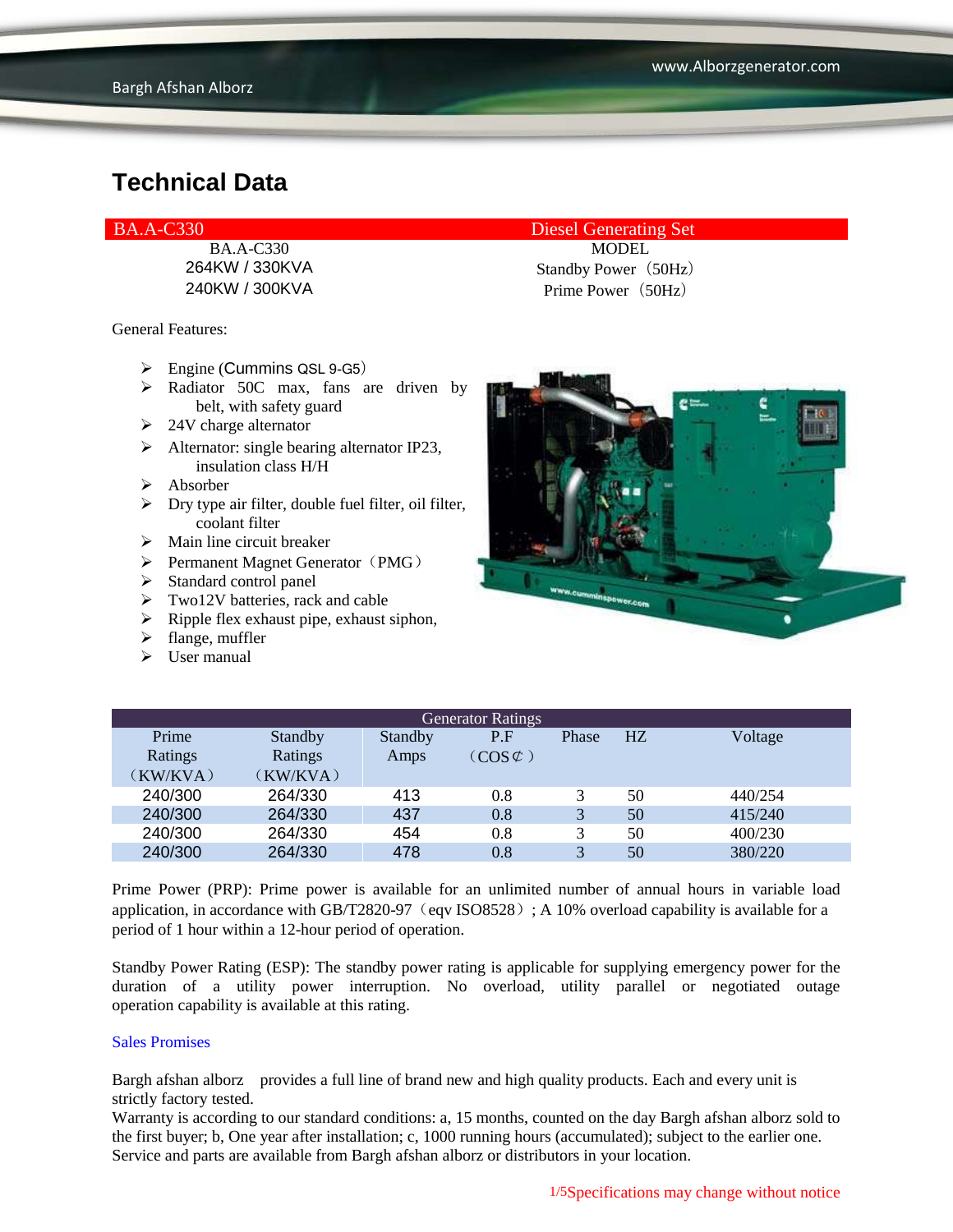| <b>BA.A-C375</b>                 | <b>Diesel Generating Set</b>                |  |  |  |
|----------------------------------|---------------------------------------------|--|--|--|
| <b>ENGINE DATA</b>               |                                             |  |  |  |
| Manufacturer / Model:            | Cummins QSL 9-G5, 4-cycle                   |  |  |  |
| Air Intake System:               | Turbo Charged and Search Refrigerated       |  |  |  |
| Fuel System:                     | Electronic                                  |  |  |  |
| <b>Cylinder Arrangement:</b>     | 24 V type                                   |  |  |  |
| Displacement:                    | 8.80L                                       |  |  |  |
| Bore and Stroke:                 | $114*145$ (mm)                              |  |  |  |
| <b>Compression Ratio:</b>        | 14,5:1                                      |  |  |  |
| <b>Rated RPM:</b>                | $1500$ rpm                                  |  |  |  |
| Max. Standby Power at Rated RPM: | 240KW/326HP                                 |  |  |  |
| Governor Type:                   | RSV Mechanical(Std) / Electronic (Optional) |  |  |  |
|                                  | <b>Exhaust System</b>                       |  |  |  |
| <b>Exhaust Gas Flow:</b>         | 38.40m <sub>3</sub> /min                    |  |  |  |
| <b>Exhaust Temperature:</b>      | 580°C                                       |  |  |  |
| Max Back Pressure:               | 10kPa                                       |  |  |  |
|                                  | Air Intake System                           |  |  |  |
| Air Flow:                        | 24.60m <sub>3</sub> /min                    |  |  |  |
|                                  | <b>Fuel System</b>                          |  |  |  |
| 100% (Prime Power) Load:         | $75$ L/h                                    |  |  |  |
| 75% (Prime Power) Load:          | L/h<br>55                                   |  |  |  |
| 50% (Prime Power) Load::         | 36<br>L/h                                   |  |  |  |
|                                  | Oil System                                  |  |  |  |
| Total Oil Capacity:              | 50L                                         |  |  |  |
| Oil Consumption:                 | ≤4g/kwh                                     |  |  |  |
| Engine Oil Tank Capacity:        | 26.50L                                      |  |  |  |
| Oil Pressure at Rated RPM:       | 400kPa                                      |  |  |  |
| <b>Cooling System</b>            |                                             |  |  |  |
| <b>Total Coolant Capacity:</b>   | 36L                                         |  |  |  |
| Thermostat:                      | $82-95^\circ$                               |  |  |  |
| Max Water Temperature:           | $104$ °C                                    |  |  |  |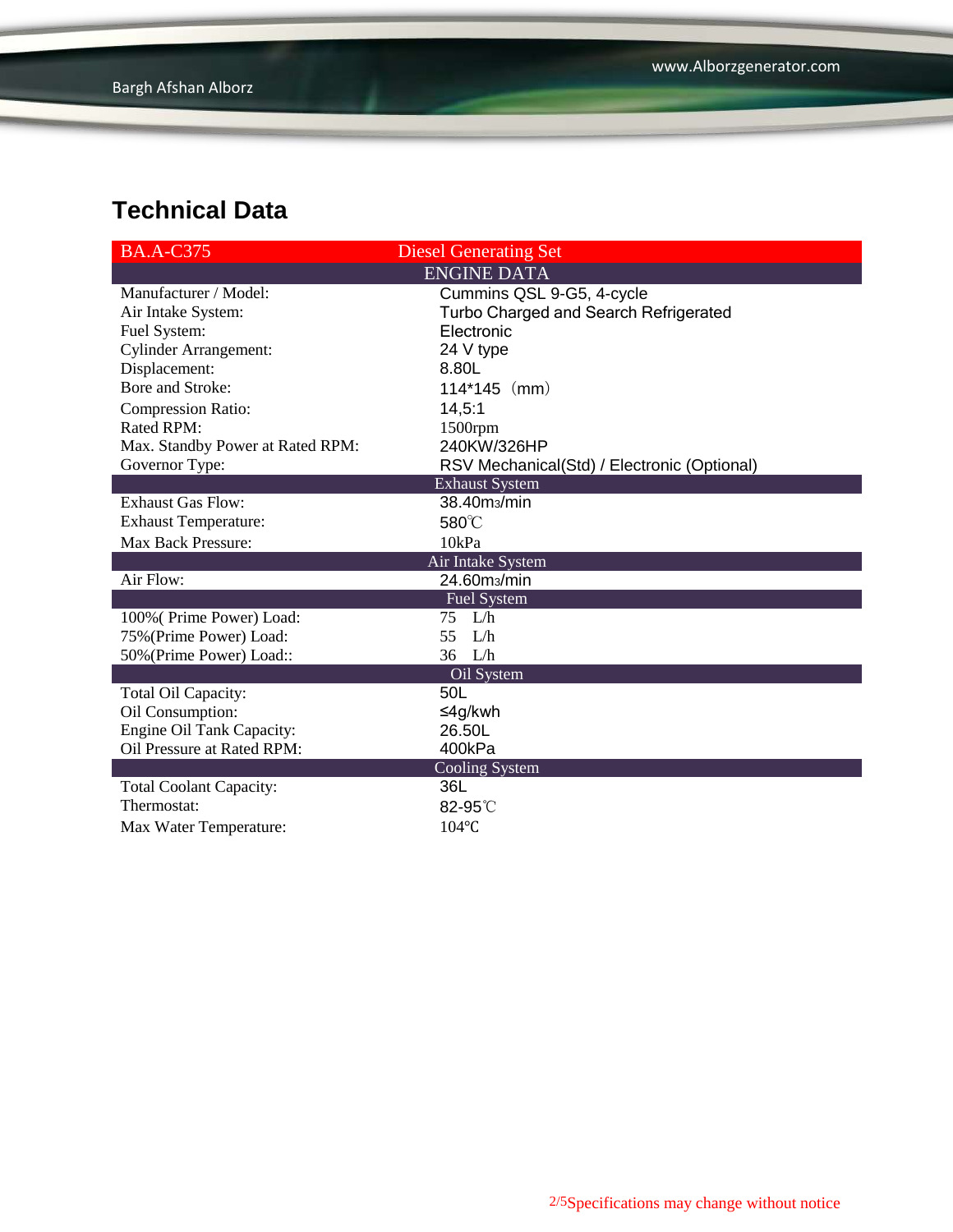| <b>BA.A-C375</b>                                                                           | <b>Diesel Generating Set</b>             |  |  |  |  |
|--------------------------------------------------------------------------------------------|------------------------------------------|--|--|--|--|
| <b>ALTERNATOR SPECIFICATION</b>                                                            |                                          |  |  |  |  |
| <b>GENERAL DATA</b>                                                                        |                                          |  |  |  |  |
| Compliance with GB755, BS5000, VDE0530, NEMAMG1-22, IED34-1, CSA22.2 and AS1359 standards. |                                          |  |  |  |  |
| <b>Alternator Data</b>                                                                     |                                          |  |  |  |  |
| Number of Phase:                                                                           | 3                                        |  |  |  |  |
| Connecting Type:                                                                           | 3 Phase and 4 Wires, "Y" type connecting |  |  |  |  |
| Number of Bearing:                                                                         | 1                                        |  |  |  |  |
| <b>Power Factor:</b>                                                                       | 0.8                                      |  |  |  |  |
| Protection Grade:                                                                          | IP23                                     |  |  |  |  |
| Altitude:                                                                                  | $\leq$ 1000m                             |  |  |  |  |
| <b>Exciter Type:</b>                                                                       | Brushless, self-exciting                 |  |  |  |  |
| Insulation Class, Temperature Rise:                                                        | H/H                                      |  |  |  |  |
| Telephone Influence Factor (TIF):                                                          | $50$                                     |  |  |  |  |
| THF:                                                                                       | $<$ 2%                                   |  |  |  |  |
| Voltage Regulation, Steady State:                                                          | $\leq \pm 1\%$                           |  |  |  |  |
| <b>Alternator Capacity:</b>                                                                | 330KVA                                   |  |  |  |  |
| <b>Alternator Efficiencies:</b>                                                            | 86.2%                                    |  |  |  |  |
| Air Cooling Flow:                                                                          |                                          |  |  |  |  |
| <b>GENERATING SET DATA</b>                                                                 |                                          |  |  |  |  |
| <b>Voltage Regulation:</b>                                                                 | $\geq \pm 5\%$                           |  |  |  |  |
| Voltage Regulation, Stead State:                                                           | $\leq \pm 1\%$                           |  |  |  |  |
| Sudden Voltage Warp (100% Sudden Reduce):                                                  | $\leq +25\%$                             |  |  |  |  |
| Sudden Voltage Warp (Sudden Increase):                                                     | $\leq$ -20%                              |  |  |  |  |
| Voltage Stable Time (100% Sudden Reduce):                                                  | $\leq 6S$                                |  |  |  |  |
| Voltage Stable Time (Sudden Increase)                                                      | $\leq 6S$                                |  |  |  |  |
| Frequency Regulation, Stead State:                                                         | $\leq 5\%$                               |  |  |  |  |
| Frequency Waving:                                                                          | ≤ $0.5%$                                 |  |  |  |  |
| Sudden Frequency Warp (100% Sudden Reduce):                                                | $\leq +12\%$                             |  |  |  |  |
| Sudden Frequency Warp (Sudden Increase):                                                   | $\leq$ -10%                              |  |  |  |  |
| Frequency Recovery Time (100% Sudden Reduce):                                              | $\leq$ 5S                                |  |  |  |  |
| Frequency Recovery Time (Sudden Increase):                                                 | $<$ 5S                                   |  |  |  |  |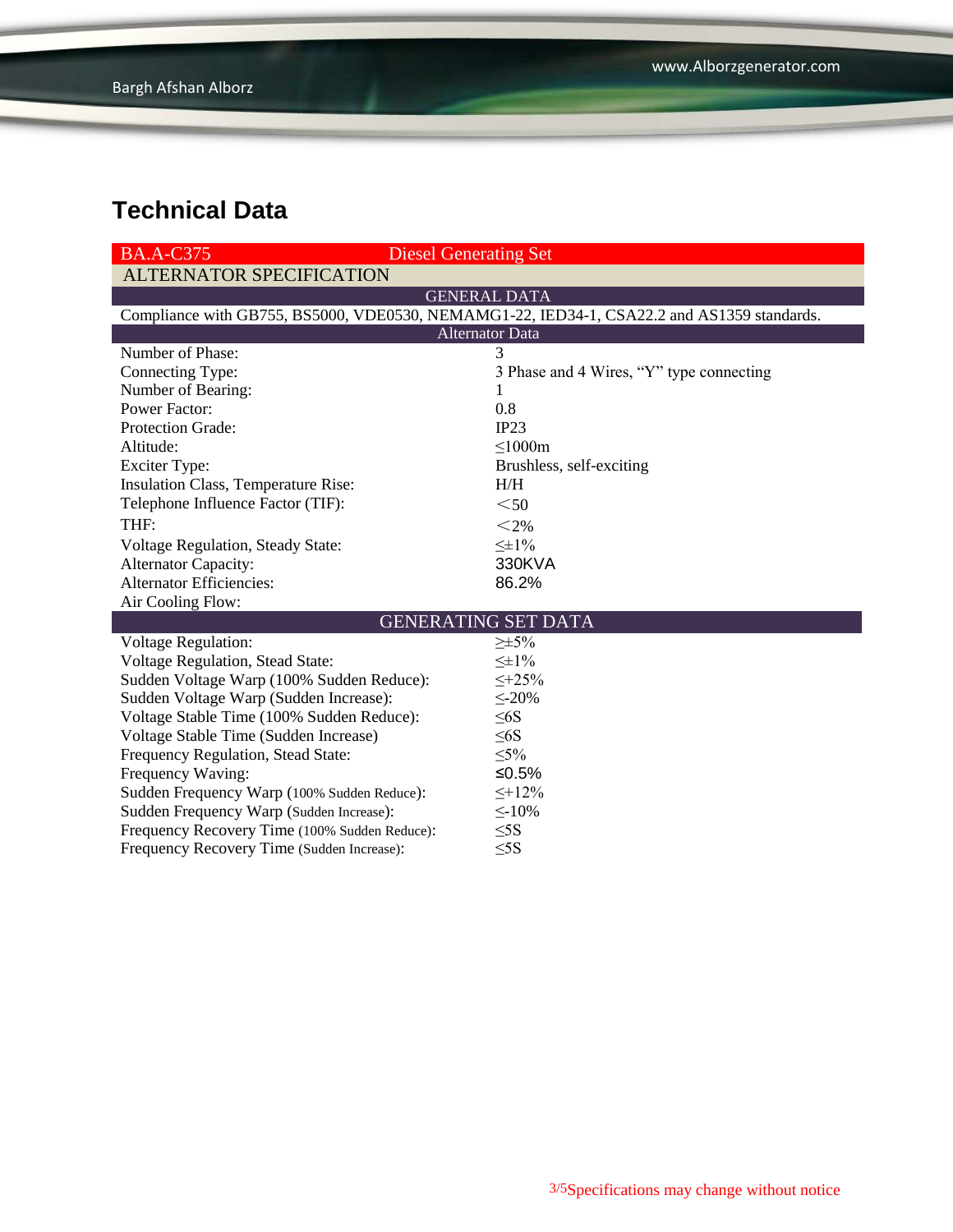| <b>BA.A-C330</b>              | <b>Diesel Generating Set</b> |                                   |
|-------------------------------|------------------------------|-----------------------------------|
| Options                       |                              |                                   |
| Engine                        | <b>Fuel System</b>           | <b>Control System</b>             |
| Heater 2KW & 4KW              | Daily Fuel Tank              | Auto Control Panel                |
| Battery Charger 3.5A & 7A     | <b>Base Fuel Tank</b>        | Remote Control Panel              |
|                               | <b>Water Separator</b>       | <b>Auto Transfer Switch (ATS)</b> |
|                               | <b>Fuel Level Sensor</b>     | <b>Paralleling System</b>         |
|                               |                              |                                   |
| Anti Condensation Heater      | Rainproof Type               | <b>Engine Parts Drawing List</b>  |
| Drop CT (For Paralleling)     | Soundproof Type              | <b>Spare Parts</b>                |
|                               | <b>Container Type</b>        |                                   |
| Dimension & Weight            |                              |                                   |
| <b>Standard Configuration</b> | With Base Fuel Tank          | Soundproof Type                   |
| (Open Type)                   |                              |                                   |
| Overall Size: 3000 (mm)       | Overall Size: 2800 (mm)      | Overall Size: 4560 (mm)           |
| *1150 $(mm)$ *1900 $(mm)$     | $*1150$ (mm) $*1950$ (mm)    | *1470 $(mm)$ *2300 $(mm)$         |
| Weight: 3150kg                | Weight: 3300kg               | Weight: 4400kg                    |
|                               |                              |                                   |